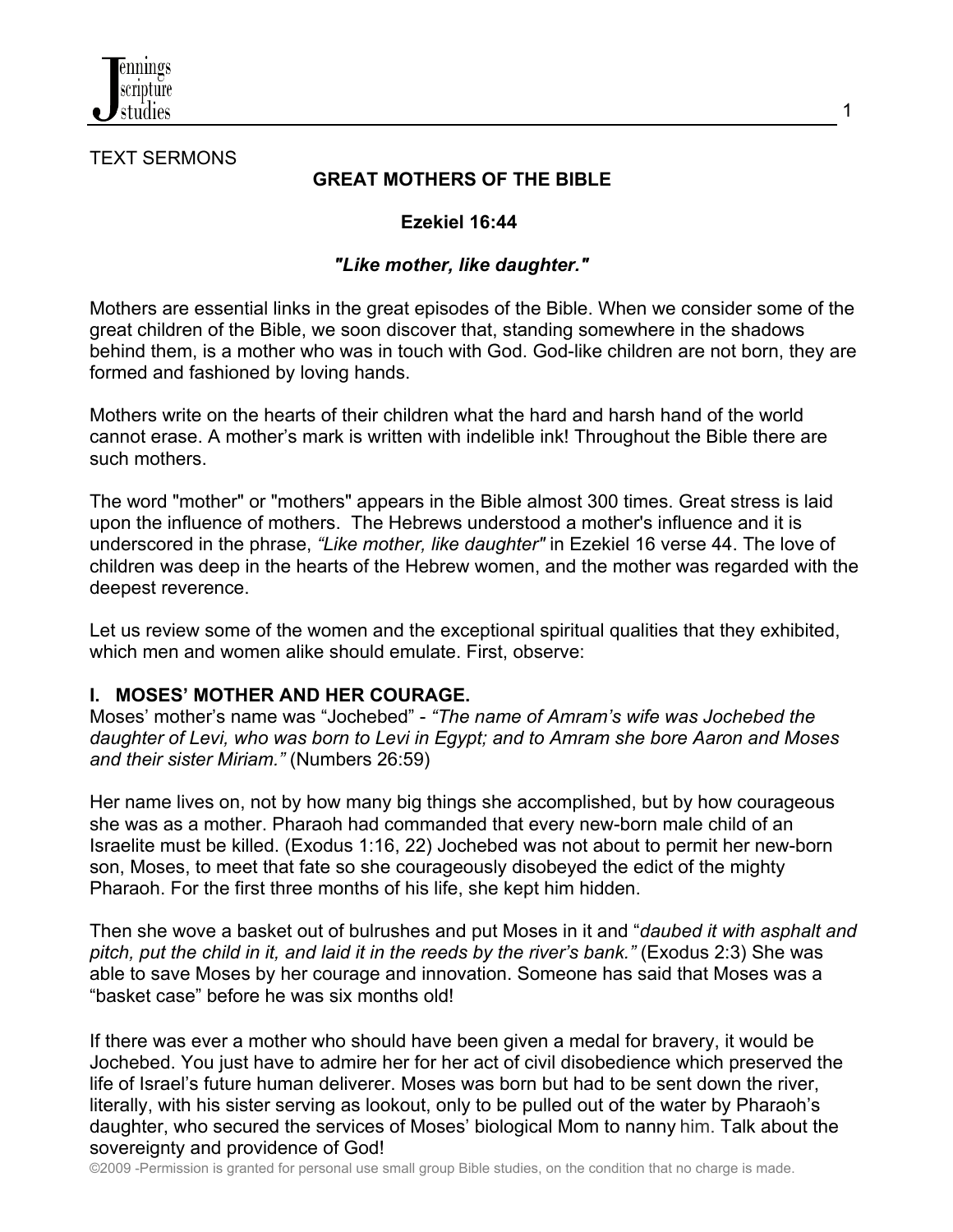Moses' mother, Jochebed, shows us that the courage and ingenuity of a desperate mother can save the day. We have had, throughout history, courageous mothers whose children have risen up and called her blessed. In this day, when modern-day "Pharaoh's" at the local, state and national level are making decisions that support abortion for the unborn and abandonment to godless teachings of those who are allowed to live, we need courageous mothers who will "go against the flow" as did Jochebed. May her tribe increase!

## **II. SAMUEL'S MOTHER AND HER PRAYING.** I Samuel 1:10-13 *"*

*And she was in bitterness of soul, and prayed to the LORD and wept in anguish. Then she made a vow and said, "O LORD of hosts, if You will indeed look on the affliction of Your maidservant and remember me, and not forget Your maidservant, but will give Your maidservant a male child, then I will give him to the LORD all the days of his life, and no razor shall come upon his head." And it happened, as she continued praying before the LORD, that Eli watched her mouth. Now Hannah spoke in her heart; only her lips moved, but her voice was not heard."*

Hannah was the wife of Elkanah. "Hannah" is from the Hebrew word meaning "*grace*, or *favor*." She was childless for many years, but after much prayer, she became mother to Samuel the prophet. Hannah had named her son "Samuel" meaning, *"asked of the Lord."*

She had prayed for his birth and made a promise that if she was rewarded with a son, she would consecrate her child to God. Then when he was about three years old, she took him to Eli the priest for training. Once a year the family went to Shiloh for the yearly sacrifices and each time Hannah took with her a robe made of blue fabric for Samuel to wear. We can be sure Hannah put love into every stitch.

When she left her young Samuel in the House of the Lord at Shiloh, she said, *"I have lent him to the Lord; as long as he lives he shall be lent to the Lord."* (I Samuel 1:28.) Is there a mother who knows this story, who thinks that once Hannah had taken Samuel to the temple to serve, that she stopped praying for him? I am certain that she was faithful in her prayers for her prophet son as long as she lived.

Praying mothers are national treasures. Mothers who receive their children as trusts from the Lord and pray for them, send their children out into society as blessings to society, not as menaces!

I remember preaching in the world famous Pacific Garden Mission in Chicago. All along one wall were these words: "Mother's prayers are following you." Many a derelict has entered that mission and, seeing those words, were brought to the Savior or came back to the "straight and narrow way."

President William McKinley had a very close relationship with his mother, who was very proud of him. He was raised in a Christian home and in his youth, she boasted he would become a Methodist Bishop. Little did she know he would go on to become President of the United States!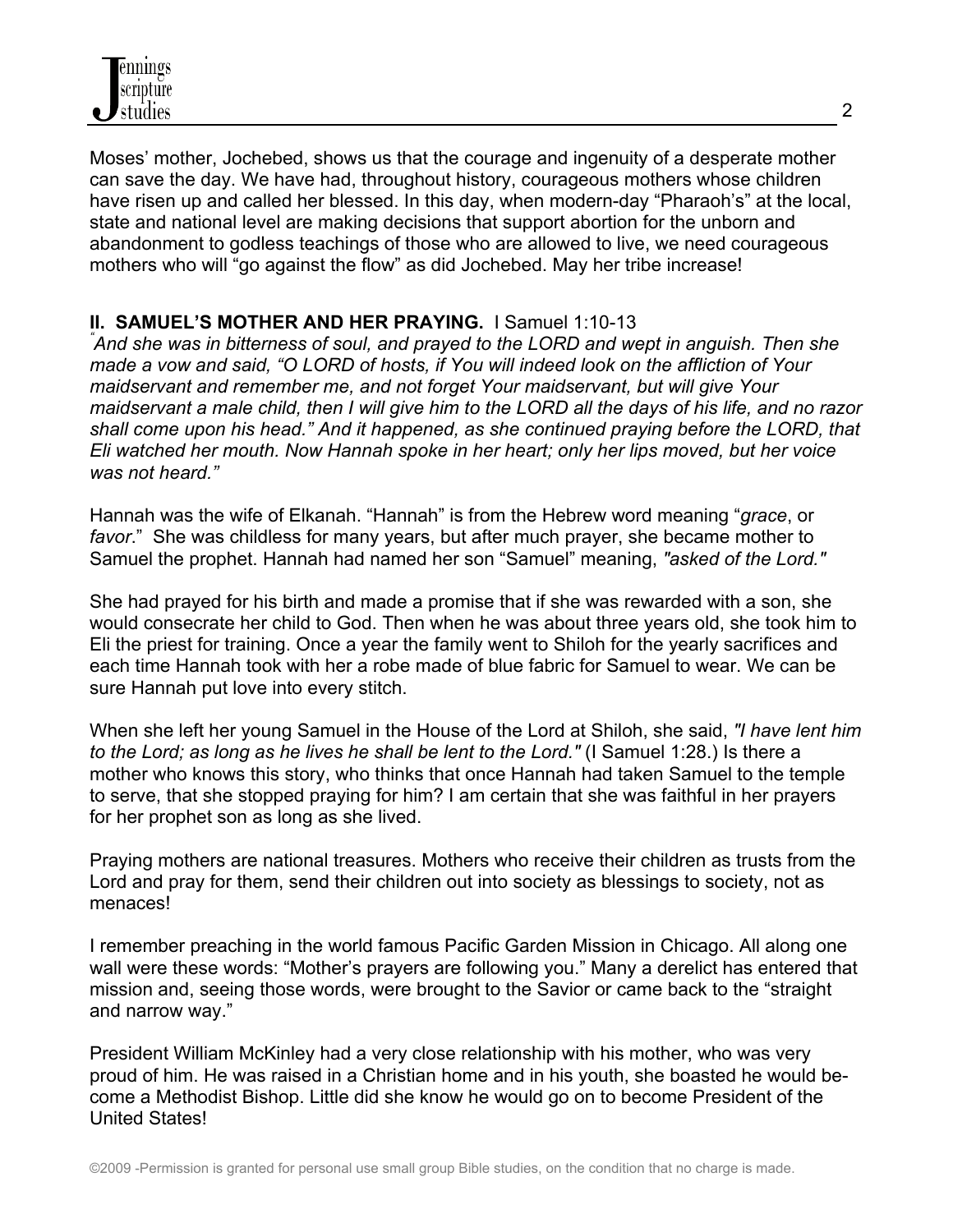When "Mother McKinley" fell ill in the winter of 1897, she lived some distance from the capital, so the President had a special telegraph line installed between Washington and her home town. When word finally came of her impending death, he quickly wired back, "Tell mother I'll be there!"

Upon reading of the death of the mother of American president William McKinley, Charles M. Fillmore, in 1898, wrote a song titled, "Tell Mother I'll Be There." The chorus of the song is as follows:

> *"Tell mother I'll be there, in answer to her prayer; This message, blessèd Savior, to her bear! Tell mother I'll be there, Heav'n's joys with her to share; Yes, tell my darling mother I'll be there."*

The song was very popular in the early 1900's. American Evangelist Charles M. Alexander was holding an evangelistic crusade in Liverpool, England and one night, at the end of the service, while the choir was singing "Tell Mother I'll Be There," one hundred and sixty men arose and publicly accepted Christ before all the people.

There is something powerful about a mother who has given physical birth, praying for the spiritual birth of that child. There will be many children in heaven in answer to their mother's prayers. Mothers, you can do much to raise your child, but you can do no greater thing for your children than pray for them. Never underestimate the influence of a praying mother!

#### **III. SOLOMAN'S MOTHER AND HER ADVICE.**

"*The words of King Lemuel, the utterance which his mother taught him: What, my son? and what, son of my womb? And what, son of my vows?"* (Proverbs 31:1)

*"Lemuel*" or "*Lemoel"* is a symbolical name for Solomon. Lemuel means: "*belonging to God."* Bathsheba, the mother of Solomon, was a remarkably powerful woman. She must have been a great teacher for Solomon possessed unexcelled human wisdom. Yes, I know, God endowed him with wisdom beyond that of the normal human being, but he also had a mother who gave him good advice, as Proverbs 31 shows.

In this chapter we see: The preciousness of a godly mother -- *"Her price is far above rubies."* v.10 The performance of a godly mother -- verses 11 through 25; The posterity of a godly mother – vs.28-29

The praise of a godly mother – *"A woman who fears the LORD, she shall be praised. Give her of the fruit of her hands, and let her own works praise her in the gates."* (vs. 30-31)

Throughout the book of Proverbs Solomon has warned his readers about the wrong kind of women, especially in Chapter 6, but now in this closing chapter he shares the advice of his mother concerning the quality and dignity of a godly wife and mother. There is no passage in all of the Word of God which so clearly sets forth the scope of the ministry of a mother and wife as this passage does.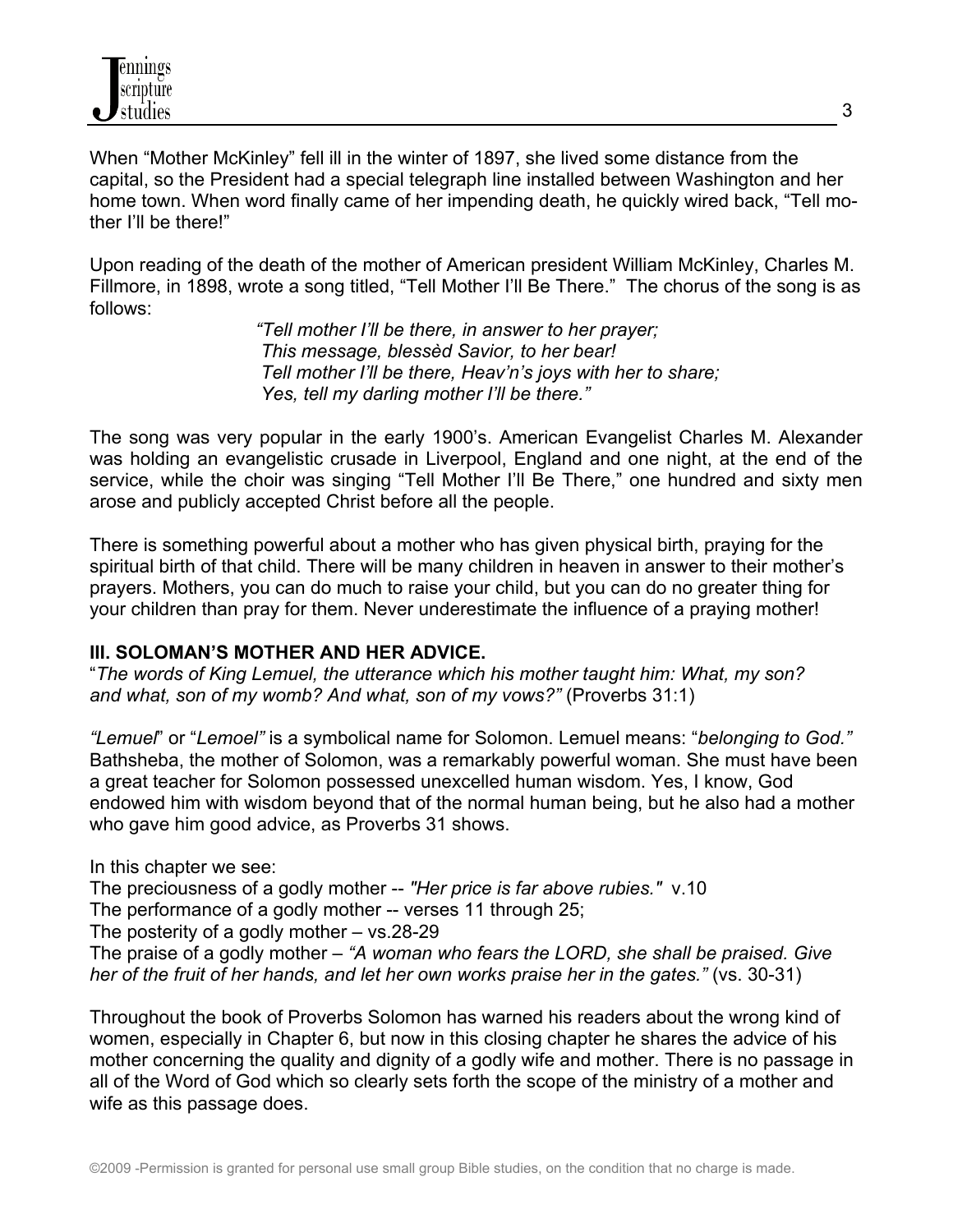Spurgeon writes of the Proverbs 31 woman: "She is not a religious recluse, shut out from the world. The virtuous woman is a common-sense being, not at all ashamed to earn a living. She knows that those who would thrive must rise at five! She is not afraid of hard and homely work, and is not too great a lady to soil her fingers. Her industry enables her to be charitable; her thrift fills the home with comforts; her happiness is noticed and noted by all; she is a jewel indeed."

Women of this caliber is God's answer to broken homes, juvenile delinquency and the moral collapse of our national life. Will you take up the challenge and become a woman after God's own heart? How do you measure up to this picture?

### **IV. JAMES AND JOHN'S MOTHER AND HER AMBITION.**

Salome was mother of the disciples James and John. A few scholars suggest that she was a sister of Mary, the mother of Jesus. Certainly, she and her sons were very close to Jesus. We think of her as an ambitious person. She was so desirous for her sons to enjoy extra prestige during Jesus' ministry that she made a special public request of Him: *"Grant that these my two sons may sit, the one on thy right hand, and the other on the left, in thy kingdom."* (Matthew 20:21)

Jesus rebuked her gently, *"To sit on my right hand, and on my left, is not mine to give, but it shall be given to them for whom it is prepared of my Father."* (Matthew 20:23) We should not severely criticize her, for she remained one of the most faithful followers of Jesus to the end. She believed that He was who He claimed to be, that He would have a Kingdom and she wanted her sons to have a part in it. She handed down a rich spiritual legacy to her sons. It was to her son, John, that Jesus entrusted His own mother at the end. And it is commonly agreed that James was the first apostle to be martyred.

The unusual request from Salome came from a maternal pride and desire for the best for her sons. She had not realized that suffering was to be connected with the kingdom. Jesus told her that to be near Him on His throne also meant that they would have to share in His sufferings. History tells us that both James and John were indeed martyrs.

I think that mothers need to be slow in criticizing Salome's request of Jesus. We must keep in mind the very positive benefits she gave to her children. We must learn to appreciate just how much the influence of godly ambitions can have on the lives of children. So often it is because of parents aggressively living for the Lord and serving Him that children surrender their young lives to the Lord. There is no happiness compared to that of a Christian parent who lives long enough to see their children living for the glory of God and dedicated to the service of Jesus Christ.

Because Salome loved her Lord her joy must have been overflowing because both of our sons became followers of Jesus and followed him to the end of their lives. Godly ambition is to be encouraged. The atmosphere in the world, and the attitude in most homes, is that the parents encourage children to be ambitious in being successful in this world and little emphasis is placed upon the world to come. Salome was ambitious for her children. That is not wrong if the parent is ambitious that the children love and live for the Lord.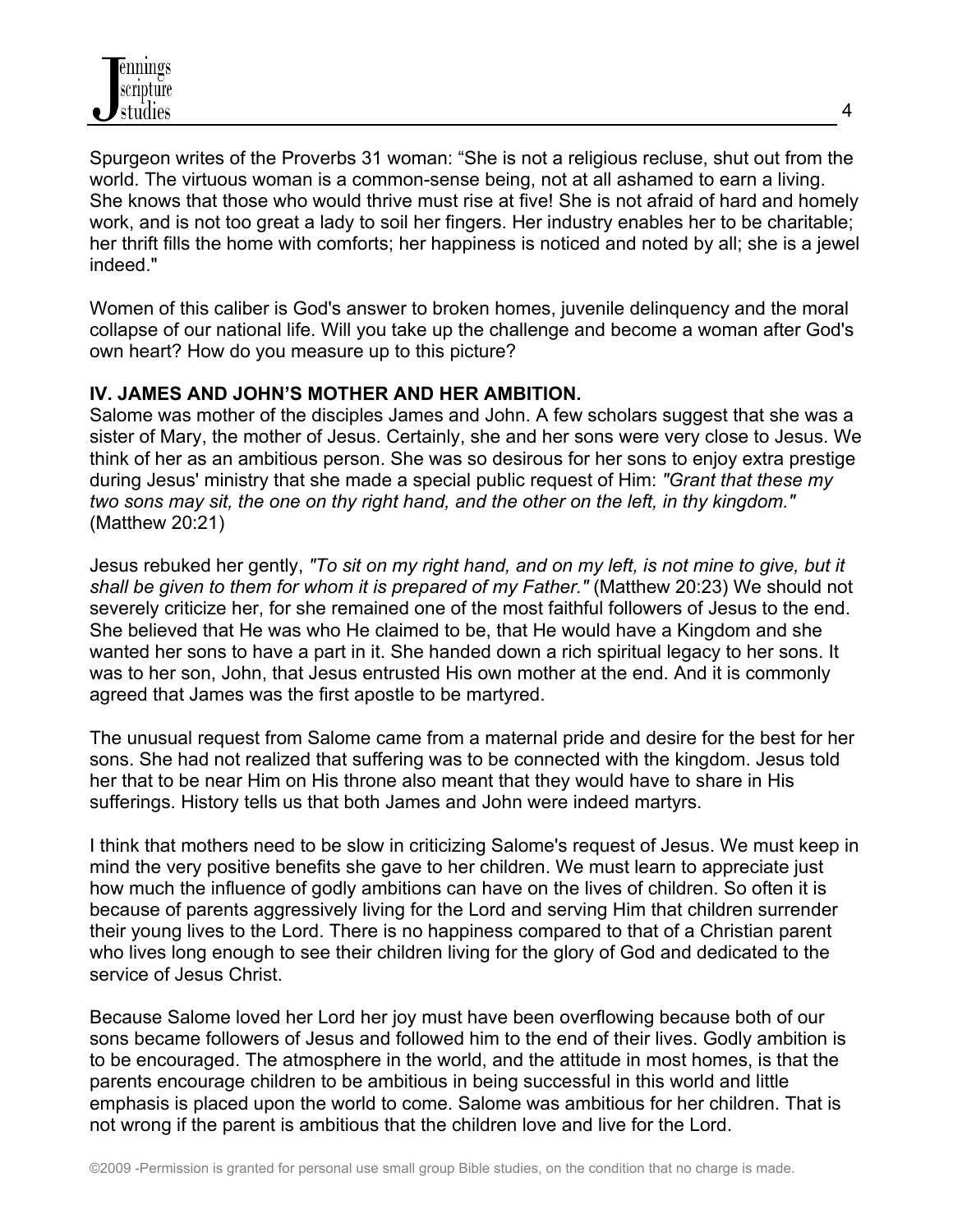## **V. JESUS' MOTHER AND HER PURITY.**

*"The angel said to her, "Rejoice, highly favored one, the Lord is with you; blessed are you among women!" But when she saw him, she was troubled at his saying, and considered what manner of greeting this was. Then the angel said to her, "Do not be afraid, Mary, for you have found favor with God. And behold, you will conceive in your womb and bring forth a Son, and shall call His name JESUS. He will be great, and will be called the Son of the Highest; and the Lord God will give Him the throne of His father David. And He will reign over the house of Jacob forever, and of His kingdom there will be no end." Then Mary said to the angel, "How can this be, since I do not know a man?" And the angel answered and said to her, "The Holy Spirit will come upon you, and the power of the Highest will overshadow you; therefore, also, that Holy One who is to be born will be called the Son of God. Now indeed, Elizabeth your relative has also conceived a son in her old age; and this is now the sixth month for her who was called barren. For with God nothing will be impossible." Then Mary said, "Behold the maidservant of the Lord! Let it be to me according to your word." And the angel departed from her."* (Luke 1:28-38)

Mary is the world's most revered mother. She is the greatest illustration of purity, humility, obedience and perseverance, as a woman, wife, mother and servant of God, that we have. When told the life-altering news by an angel she only asked, "How." Not "why?"

Mary's life was a life of purity. No one, male or female, who is impure is said by God to be "highly favored." The Holy God would not send His Holy Son into the womb of an unholy woman! Her hymn of praise is from a holy heart:

*"And Mary said: "My soul exalts the Lord, And my spirit has rejoiced in God my Savior. 'For He has had regard for the humble state of His slave; For behold, from this time on all generations will count me blessed. For the Mighty One has done great things for me; And holy is His name. "And his mercy is upon generation after generation toward those who fear him. 'He has done mighty deeds with His arm; He has scattered those who were proud in the thoughts of their heart. He has brought down rulers from their thrones, And has exalted those who were humble. 'He has filled the hungry with good things; And sent away the rich emptyhanded. "He has given help to Israel His servant, In remembrance of His mercy, As He spoke to our fathers, To Abraham and his descendants forever."* (Luke: 1:46-55)

As a relatively young widow, she witnessed her eldest son put to death in a time when the loss of an eldest son meant losing everything: Home, security and provision. As she stood at the cross, there were those shouting ugly taunts, as the sword pierced His side it must have pierced her heart. She knew better than all His sinless and divine nature. She stood and witnessed His death with dignified grace and courage.

One of Jesus' last acts on earth was an expression of love for His mother: *"When Jesus then saw His mother, and the disciple whom He loved standing nearby, He said to His mother, "Woman, behold, your son!" Then He said to the disciple, "Behold, your mother!" From that hour the disciple took her into his own household."* (John 19:26,27) He made sure she was going to be cared for. She was blessed and she knew it; she praised God and submitted to His leading.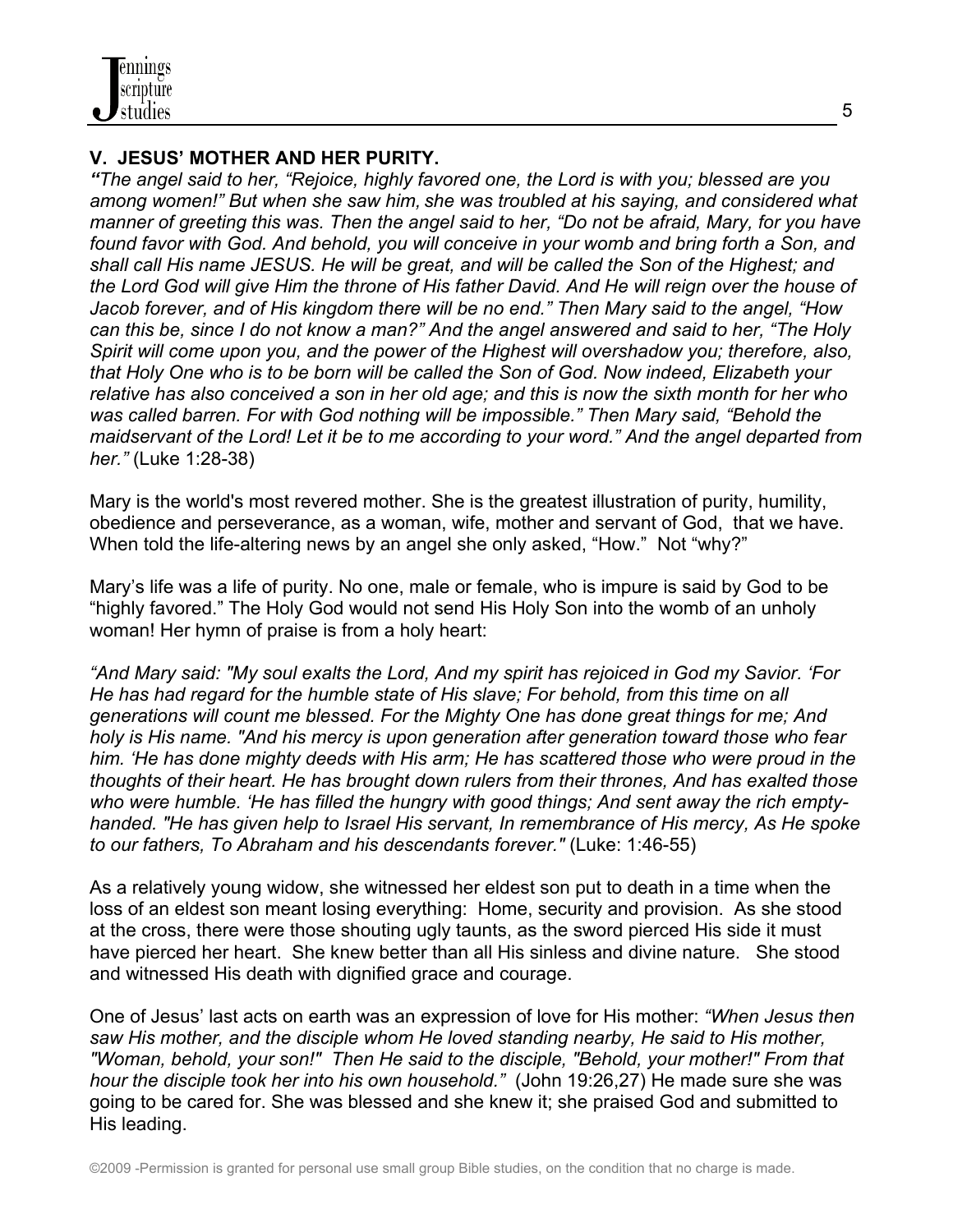

Of course, there are many lessons that would-be mothers can learn from Mary. One lesson that is needed in this promiscuous age, and should be heeded by young ladies as they approach marriageable age is this: to be highly favored by God, there must be purity of life!

## **VI. TIMOTHY'S MOTHER AND HER FAITH.**

Paul wrote to Timothy saying, *"I am mindful of the sincere faith with the new, which first dwelt in your grandmother Lois, and your mother Eunice, and I am sure that it is in you as well."* (II Tim.1:5)

The Bible teaches us very clearly that the training up of a child in the fear and admonition of the Lord is the definite responsibility of parents. When we look in on the home of Timothy we see a home that is a positive example of this truth. The lady of the home was named Eunice. The child that she raised was Timothy. The Bible does not tell us the name of Eunice's husband, it just makes sure that we know that he was a Greek. (Acts 16:1) Perhaps he had died earlier. Whatever the situation was in the home, it is the training of Timothy which is emphasized in the scriptures.

In 2 Timothy 1:5, we read that Paul wrote to Timothy: *"When I call to remembrance the genuine faith that is in you, which dwelt first in your grandmother Lois and your mother Eunice, and I am persuaded is in you also."* This reflects just how well Eunice had instilled in Timothy the right characteristics that were pleasing to God. And God blessed her by using her son in his service. As parents there is no greater joy than to see our children living and laboring for the Lord.

I think there are two important lessons to be learned from Eunice and her example of teaching Timothy. The first and most obvious is the value of positive Christian training in the home and in the lives of the children. Proverbs 22:6 says, *"Train up a child in the way he should go, even when he is old he will not depart from it."*

The second lesson we need to understand from Eunice is that just because she trained Timothy and instilled her beliefs into him, it was not her faith that made Timothy acceptable before God. Timothy had to personally put his trust in Jesus Christ in order to be saved. This is important for all parents to understand. We need to bring our children into a place of understanding their own needs before God. Once they trust him as their own Savior, then we must help them grow in their faith as we demonstrate our faith before them in the home, as did Eunice. It was in this demonstration before Timothy, that Eunice leads the way to show all parents the extreme importance and value of faith.

Timothy was only a teen-ager when he left home to go with Paul and Silas to preach the gospel. We can only imagine the pride coupled with sadness that mother Eunice and grandmother Lois experienced as they told him goodbye.

Timothy could have said, what George Washington was to say later, "All I am I owe to my mother. I attribute all my success in life to the moral, intellectual and physical education I received from her." Or, what Abraham Lincoln was to say later: "All that I am or hope to be, I owe to my angel mother."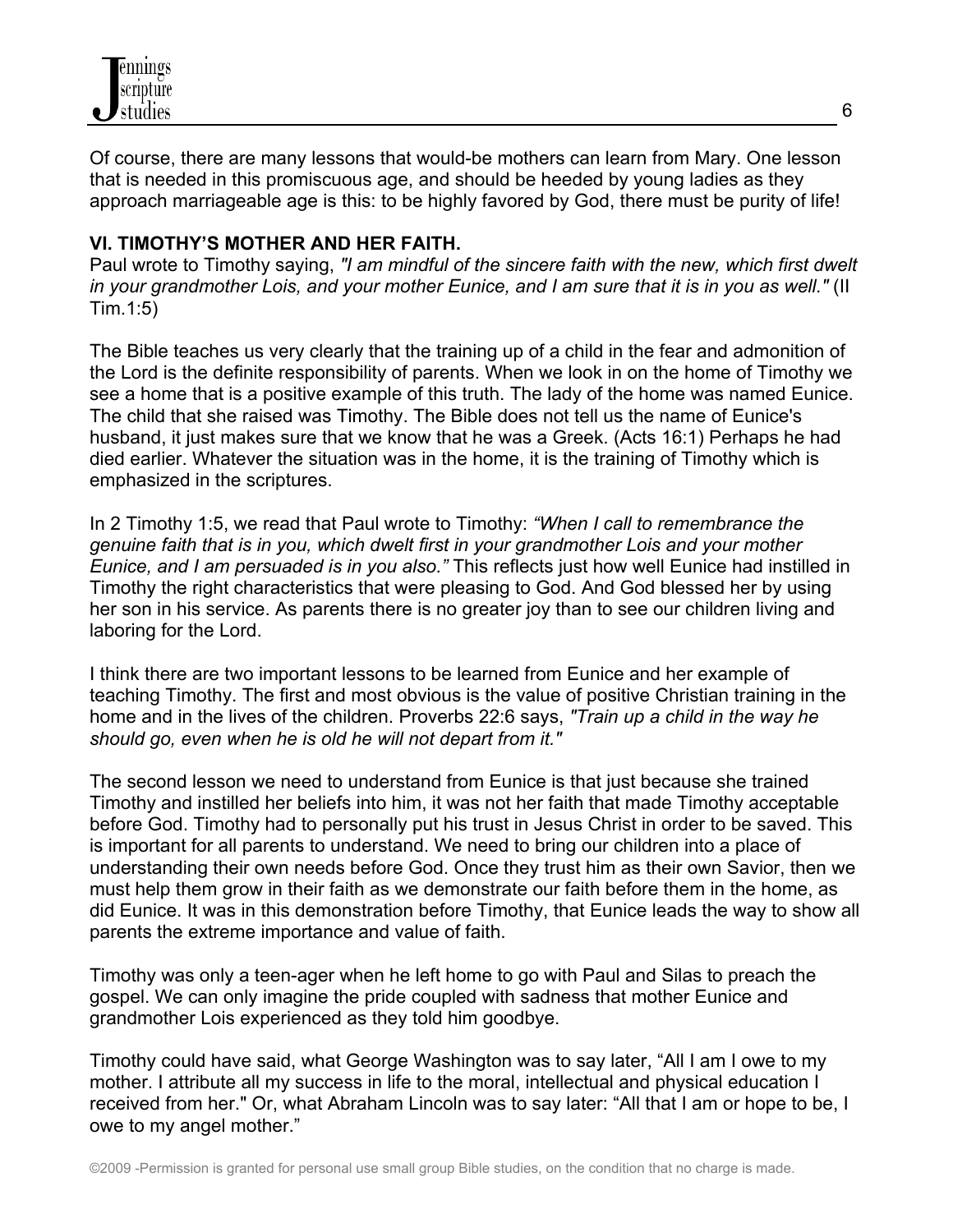# **VII. A BAD EXAMPLE: JEZEBEL, THE WICKED QUEEN MOTHER**

We admire and respect people whose lives exude godly qualities. But sometimes it is helpful to have examples of what we should *not* be like. The Bible includes some bad examples of mothers along with the good examples.

In the Old Testament books of  $1<sup>st</sup>$  and  $2<sup>nd</sup>$  Kings, we find the life story of Jezebel, a very wicked woman. She was the daughter of a heathen king who worshiped a god named Baal, and was the wife of Ahab, the King of Israel.

The Bible does not describe her as having any of the finer feminine qualities. But it does describe a series of events that show her as a very evil, strong-willed and forceful woman. She used her forcefulness to eventually destroy her husband, her children and to pollute the life of a nation. She was a worshiper of the false god Baal. Her aim was to kill all the people who worshiped the Lord God of Israel.

God raised up His prophet Elijah to confront King Ahab and Queen Jezebel. Elijah commanded that all the priests of Baal be killed. Jezebel's reaction is recorded in 1 Kings 19:1-2 as follows: *"Ahab told Jezebel all that Elijah had done, and how he had killed all the prophets with the sword. Then Jezebel sent a messenger to Elijah, saying, 'So may the gods do to me and even more, if I do not make your life as the life of one of them by tomorrow about this time."* Jezebel threatened Elijah with death and planned and carried out the death of a man named Naboth, in order to steal his vineyard, making her a murderess.

Can you imagine the kind of motherly influence Jezebel had upon her children, not only by her words but by her actions; not only by what came from her lips but what they saw in her lifestyle? Her oldest son was a devout worshiper of Baal; her daughter was a murderess; her second son was just as corrupt as she was.

What does the story of Jezebel teach us?

First, God is in control. It does not matter how things seem to us, for his sovereign plan will come to pass.

Second, Jezebel stands for all eternity as proof that the wages of sin is death. She was thrown down from a tower into the courtyard and the dogs ate her! God will not be mocked.

Third, we see how important it is for a wife and mother to be a godly influence. Jezebel was just the opposite of all that God intends for a woman and mother to be. Her evil influence upon her husband and children was very real. Think about how different things would have been in Jezebel's home, and in the nation of Israel, if she had used her influence to move her husband and children to love God and obey his commandments.

Fourth, God's principle of reaping what you sow is vividly seen in the life of Jezebel. There are Jezebel's who live today. Maybe you know some. They defy God, live for the world, flesh and devil. But remember: what we sow we reap! (Galatians 6:7) Jezebel's life should make all mothers think about their own commitment first to the Lord Jesus Christ and then to their husbands and their families.